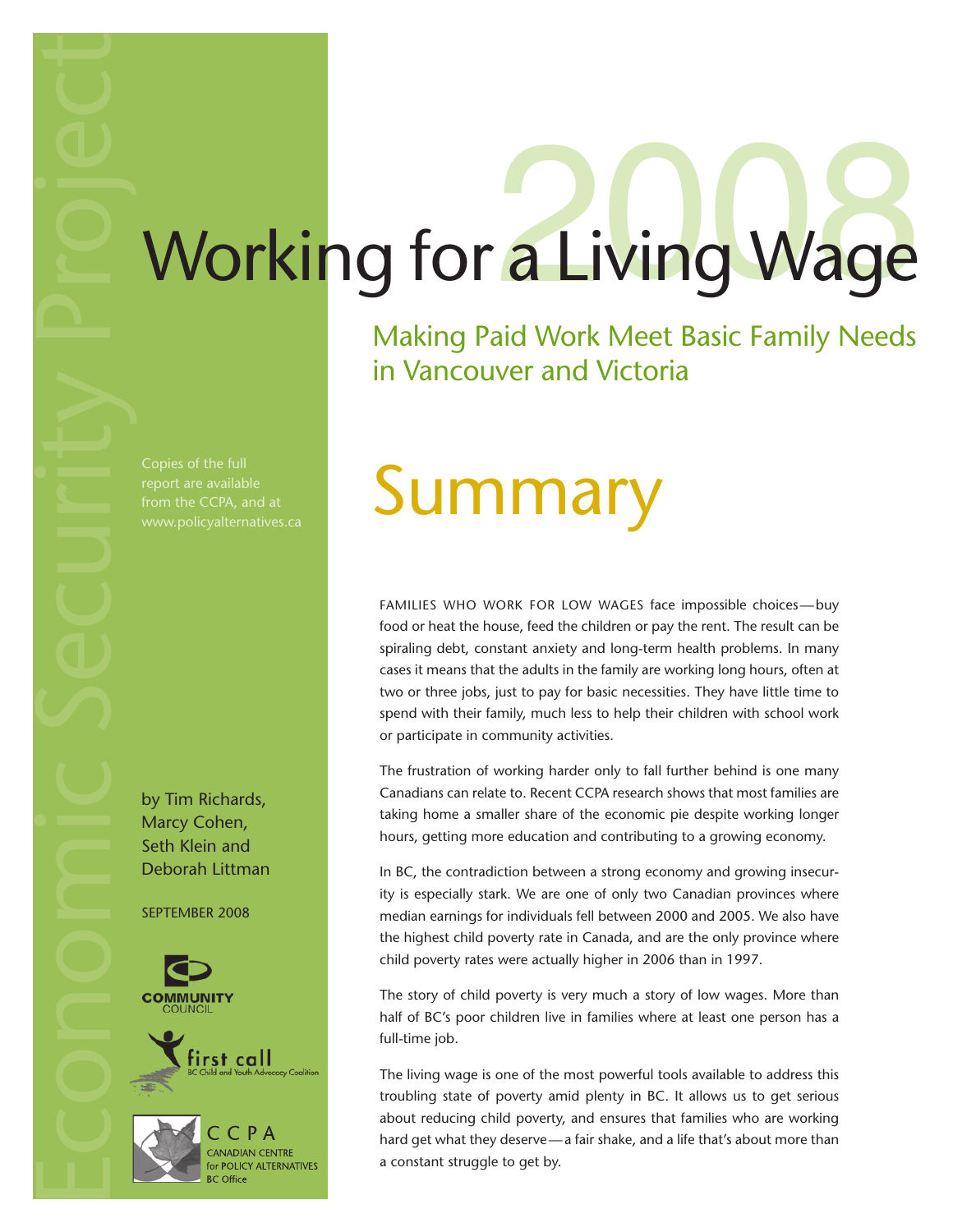The living wage is a call to private and public sector employers to pay wages to both direct and contract employees sufficient to provide the basics to families with children.

A living wage is not the same as the minimum wage, which is the legal minimum employers must pay. The living wage sets a higher test—it reflects what earners in a family need to bring home, based on the actual costs of living in a specific community.



What does it say about our economy when families are doing all the right things—working hard and working long hours—yet have to choose between paying the rent and putting food on the table?

## WHAT'S IN A LIVING WAGE?

The living wage is calculated as the hourly rate at which a household can meet its basic needs, once government transfers have been added to the family's income (such as the Universal Child Care Benefit) and deductions have been subtracted (such as income taxes and Employment Insurance premiums).

The full details of the calculation are spelled out in the full report, beginning on page 23. The living wage is based on:

- A family of two parents with two children aged four and seven. (In BC, 85 per cent of families are headed by couples, and 62 per cent have two or more children.)
- Both parents working full-time, at 35 hours per week. (Full-time employment for both parents is the norm for families with children in BC.)
- Estimated family expenses in 10 categories (more on this below).
- The cost of government deductions (provincial and federal taxes, Employment Insurance premiums and Canada Pension Plan contributions).
- The value of government transfers like the Canada Child Tax Benefit (more on this below).
- Employers providing minimal paid vacation and sick time.

The living wage gets families out of severe financial stress by lifting them out of poverty and providing a basic level of economic security. But it is also a conservative, bare bones budget without the extras many of us take for granted.

The living wage calculation is based on the needs of two-parent families with young children, but would also support a family throughout the life cycle so that young adults are not discouraged from having children and older workers have some extra income as they age. The living wage is also enough for a single parent with one child to get by. A single parent with two children would have a much tougher time. (See page 25 of the full report for more on single parents.)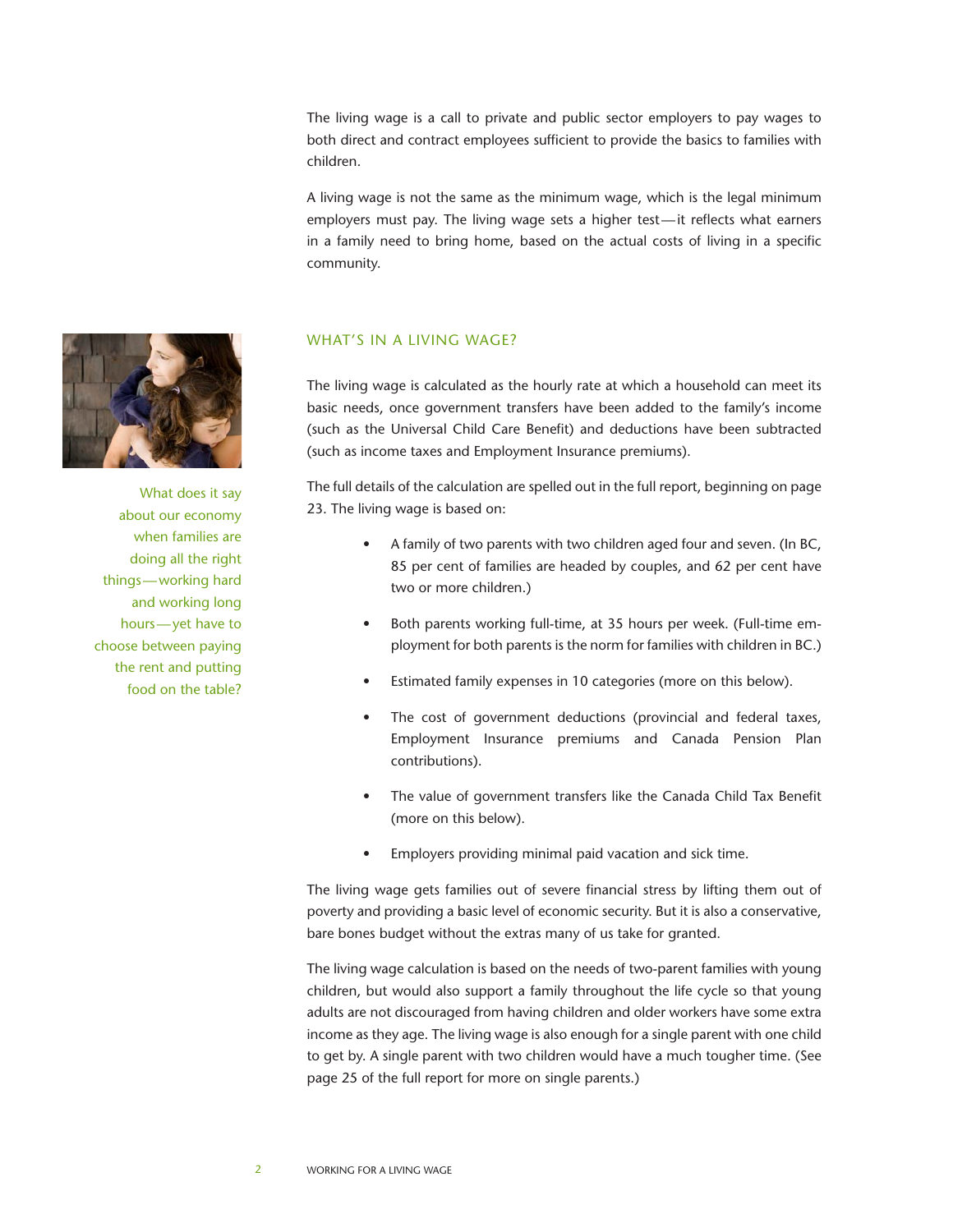### **A Bare Bones Budget**

At \$16.74 per hour for Metro Vancouver—or \$30,467 annually for each parent working full-time—here's what a family could afford:

FOOD: \$652/month (based on estimates by the Dietitians of Canada for a nutritious diet)

Clothing and footwear: \$191/month

SHELTER: \$1,259/month (includes conservative rent estimate for a threebedroom apartment or townhouse, utilities, telephone and insurance on home contents)

Transportation: \$523/month (includes two-zone bus pass and the cost of owning and operating a used car)

CHILD CARE: \$982/month (for a four year old in full-time care, a seven year old in after-school care, and six weeks of summer care)

Medical Services Plan (MSP) premiums: \$108/month

Non-MSP health care: \$133/month (for Pacific Blue Cross Insurance; does not include expenses only partially covered by the insurance plan)

PARENTS' EDUCATION: \$83/month (allows for two college courses per year)

CONTINGENCY FUND: \$195/month (provides some cushion for unexpected events like the serious illness of a family member, transition time between jobs, etc.)

OTHER: \$570/month (covers personal care, furniture, household supplies, school supplies, some reading materials, minimal recreation and entertainment)

The living wage for BC's Capital Region is \$16.39 per hour, due to minor variations in the expenses based on actual costs of living in the Capital Region.

This living wage calculation does not cover:

- Credit card, loan, or other debt/interest payments;
- Savings for retirement;
- Owning a home;
- Savings for children's future education;
- Anything beyond minimal recreation, entertainment, or holiday costs;
- Costs of caring for a disabled, seriously ill, or elderly family member; or
- Much of a cushion for emergencies or tough times.



### A living wage is:

Based on the principle that full-time work should provide families with a basic level of economic security, not keep them in poverty.

The amount needed for a family of four with two parents working full-time to pay for necessities, support the healthy development of their children, escape financial stress and participate in their communities.

For Metro Vancouver, it is \$16.74 per hour, and for Victoria (BC's Capital Region), \$16.39 per hour.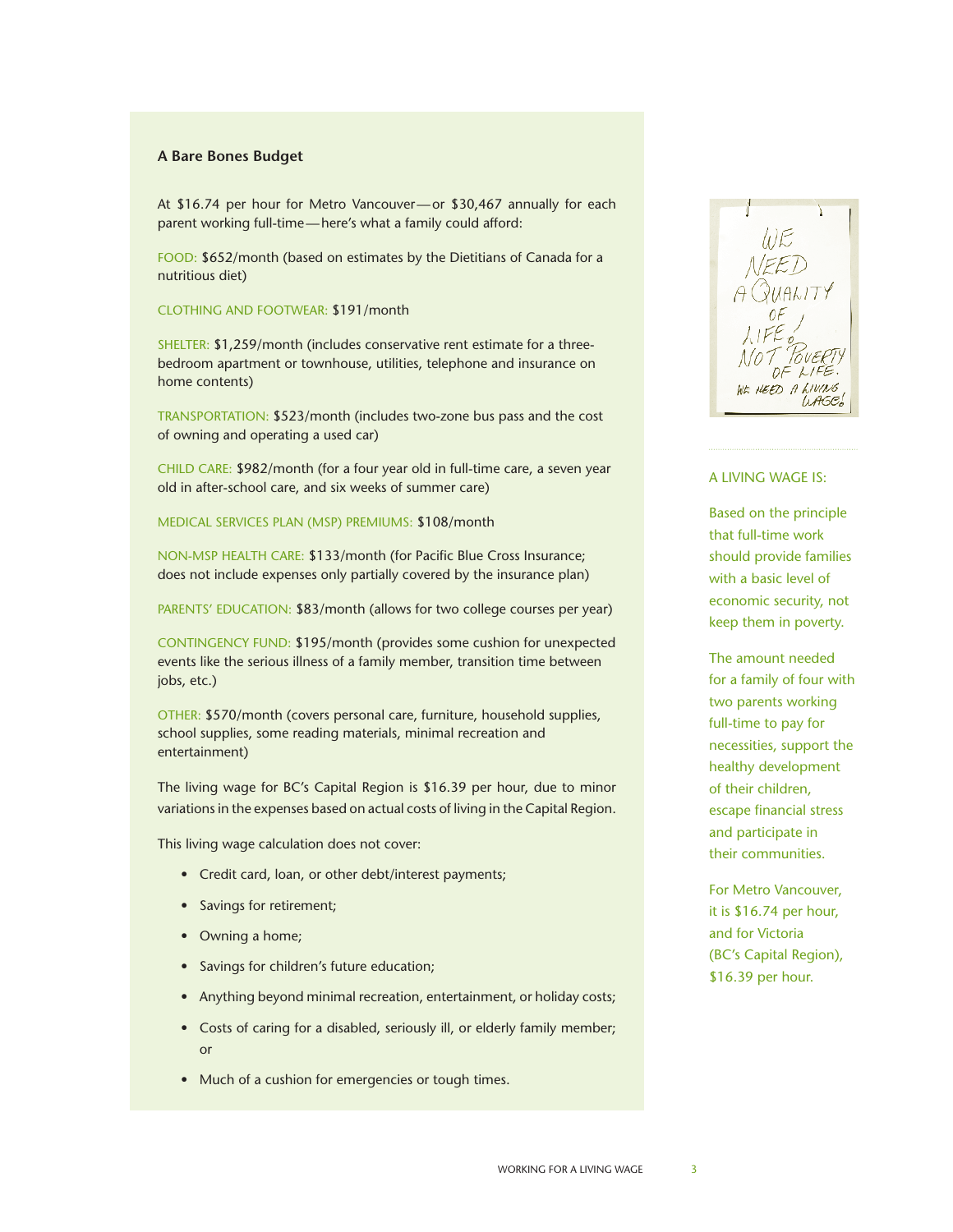### WHY A LIVING WAGE?

Living wages benefit families, communities and employers, now and into the future.

A growing body of evidence tells us that growing up in an engaged, supportive environment is a powerful lifelong determinant of a person's health and general competence. Children from low-income families are less likely to do well at school, have lower literacy levels and are more likely as adults to suffer from job insecurity, under-employment, and poor health.

According to the National Longitudinal Survey of Children and Youth, parents in households with low incomes are more than twice as likely as parents in either middle- or high-income families to be chronically stressed. Not having enough money to buy household essentials and feeling that unrealistic expectations were being placed on their time are two of the primary sources of stress identified in this research. These parents are more likely to suffer from poor health and to be higher users of health care services. Adolescents living with chronically stressed parents were more likely than other youth to have a tough time socially and in school.

A series of recent national studies about work-life conflict document the very high costs of role overload (having too much to do in a given amount of time) in personal and financial terms. Researchers Linda Duxbury and Chris Higgins estimate the direct and indirect costs to employers in absenteeism at \$6 billion a year. They estimate a further \$6 billion cost to the health care system.

### **UK Employers Get Behind the Living Wage**

Living wage movements have been gaining steam in the UK, across the US and in a number of Canadian cities.

In the UK, a growing number of leading corporate, public and non-profit employers see the benefits of paying living wages, including: HSBC Bank, Morgan Stanley, Lehman Brothers, City Group, Deutsche Bank, Royal Bank of Scotland, KPMG, Price Waterhouse Coopers, Lovells, Credit Swisse and Macquerie, Greater London Authority, London's Underground subway system, four East London Health Trusts, Queen Mary University, London School of Economics, the School of Oriental and African Studies, and Westway Development Trust.

While the exact terms differ from employer to employer, all have signed a basic "Charter for Socially Responsible Contracting," stipulating all direct and contract staff are: paid no less than a living wage as set annually by the Greater London Authority; eligible for 20 days paid holiday plus statutory holidays; eligible for 10 days full sick pay per year; allowed free and unfettered access to a trade union.



The story of child poverty is very much a story of low wages. More than half of BC's poor children live in families where at least one person has a full-time job.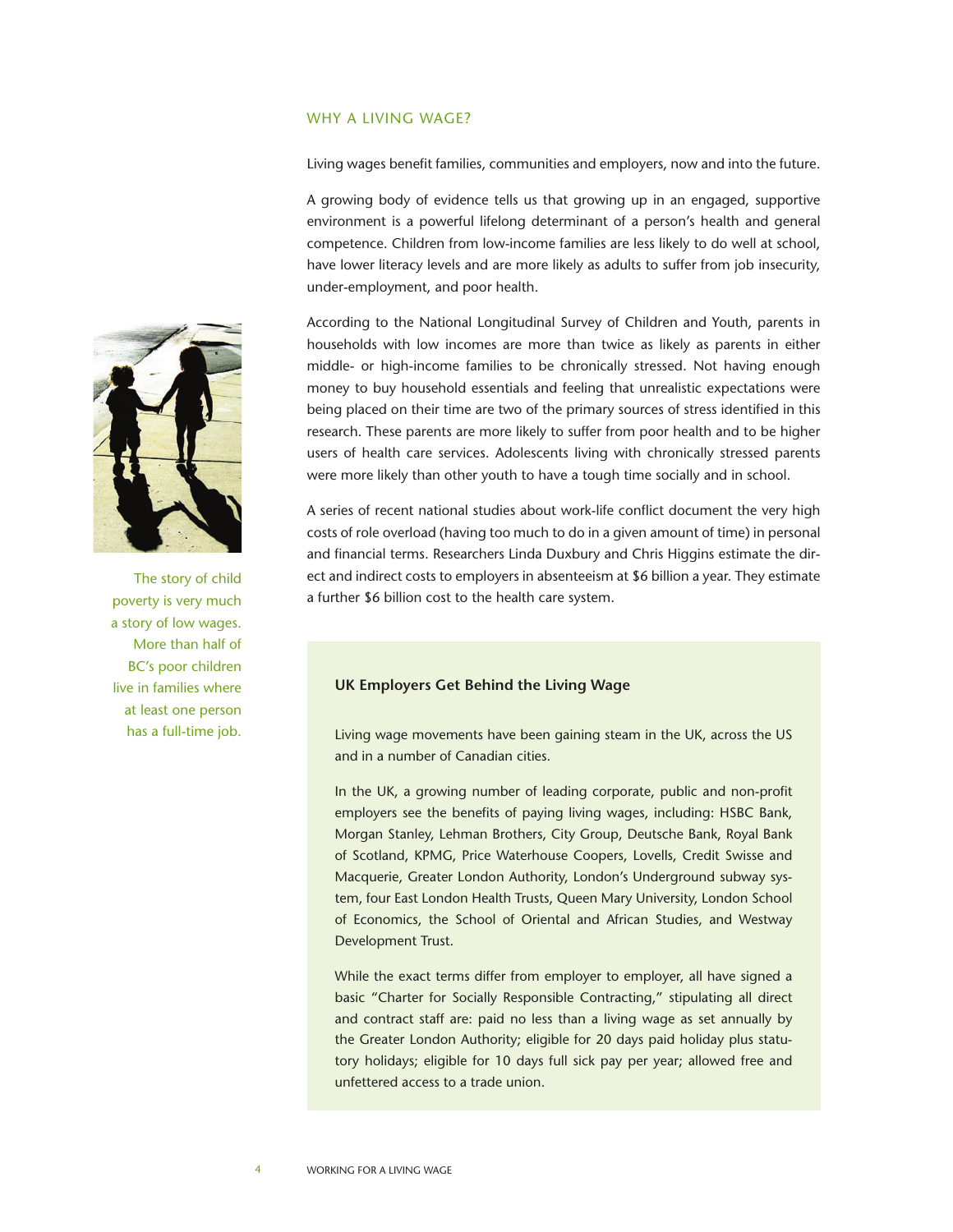INDEE z<sub>aq-asa</sub> na  $L_{IVIN}$  $MEI$  $Ma$  $DonT$ LIVING EA  $W^A$ IVING  $\leq$ MEAN D SPENDING AGES  $5t$ ME  $\sigma$  $\mathcal{P}$ HILDREN MEAN  $\mathcal{N}_{\scriptstyle\mathcal{O}_7}$  $b$ er<sub>wi</sub><br>and<br>Im Iu  $N<sub>0</sub>$ ، ،

### In our own words

The full report is illustrated with placards made by workers in low-wage jobs about what a living wage means to them.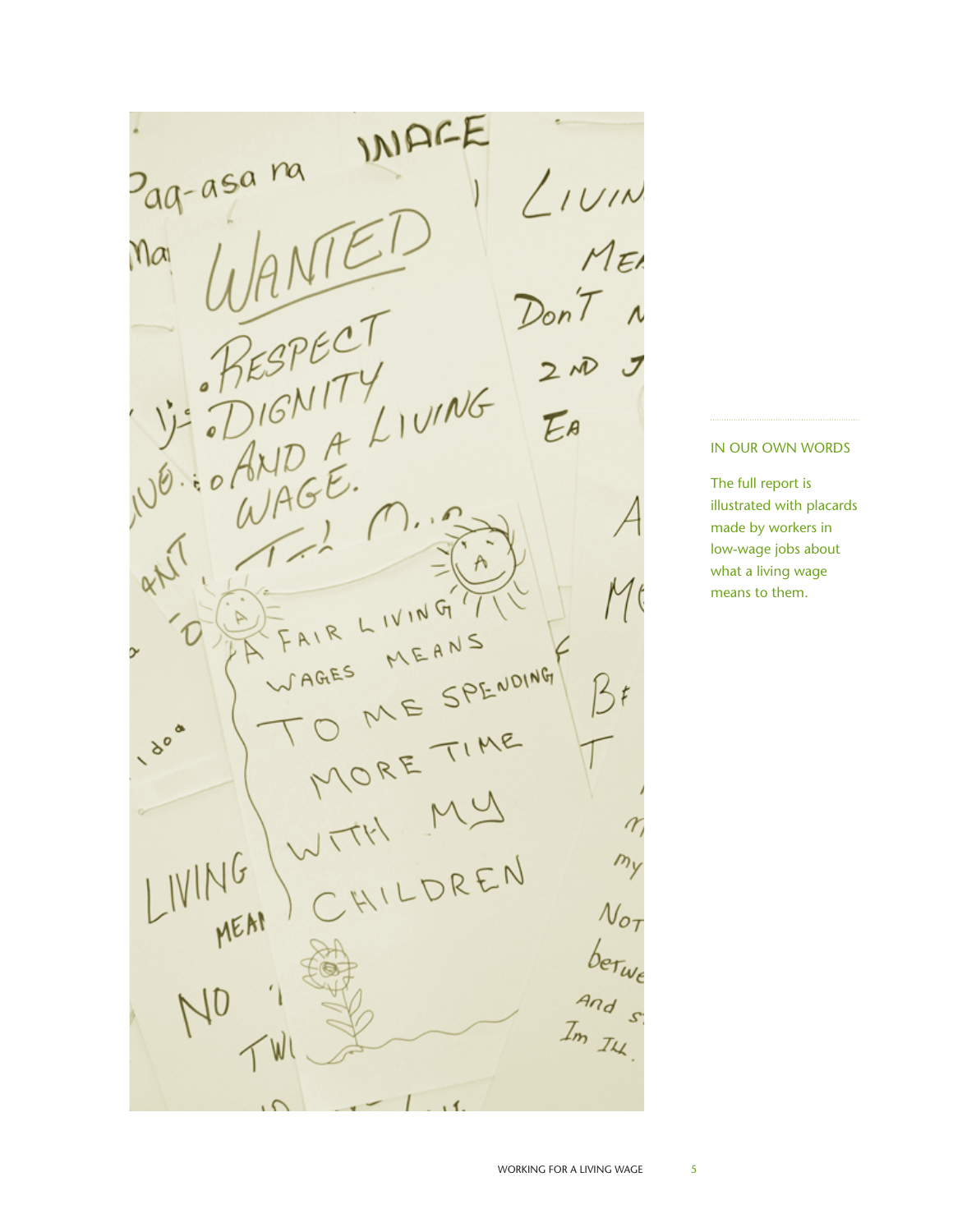Other research has shown that paying living wages has concrete benefits for employers, including reduced absenteeism; increased skill, morale and productivity levels; ability to attract and keep employees in a tight labour market; and improved customer satisfaction. It is also good for a company's reputation. For example, KPMG in London found that turnover rates were cut in half after it implemented a living wage policy for all direct and contract staff in 2006. (See *Fears Concerning the Living Wage Affecting Business Profitability Overstated* on page 41 of the full report for a discussion of employer concerns about paying a living wage.)



The living wage is based on the principle that work should ensure individuals and families can live with dignity and therefore can fully participate in family, community and work life.

### **GETTING THERE**

The living wage is first and foremost a call to private and public sector employers to sustain families. This can be achieved through wages or a combination of wages and benefits (such as health benefits, coverage of MSP premiums, transit passes, etc.).

But the living wage is not just about employers—the labour market alone cannot solve all problems of poverty and social exclusion. Government policies and programs also have a direct impact on our standard of living, and as a result, on the living wage calculation.

First, direct government transfers can put money into the pockets of low-income families. The more generous these transfers are, the less a family requires in wages to achieve a decent standard of living. However, most government transfers and subsidies are reduced or eliminated once a family reaches an income level well below the living wage. For our living wage family, these include:

- Canada Child Tax Benefit (reduced after the family's net income is greater than \$38,370);
- GST Rebate (not available to families with a net income above \$46,616);
- Provincial Child Care Subsidy (starts to decline at a monthly net income threshold of \$1,933 and ceases entirely at the income level of our living wage family);
- BC Rental Assistance Program (not available to families with gross income over \$35,000); and
- Others including the Working Income Tax Benefit, and the BC Tax Reduction.

The living wage is also affected by indirect government transfers, in the form of public services and infrastructure that shift certain costs off the shoulders of individual families. For example, if we had a universal public child care system for children under six years old, the living wage calculation would no longer have to include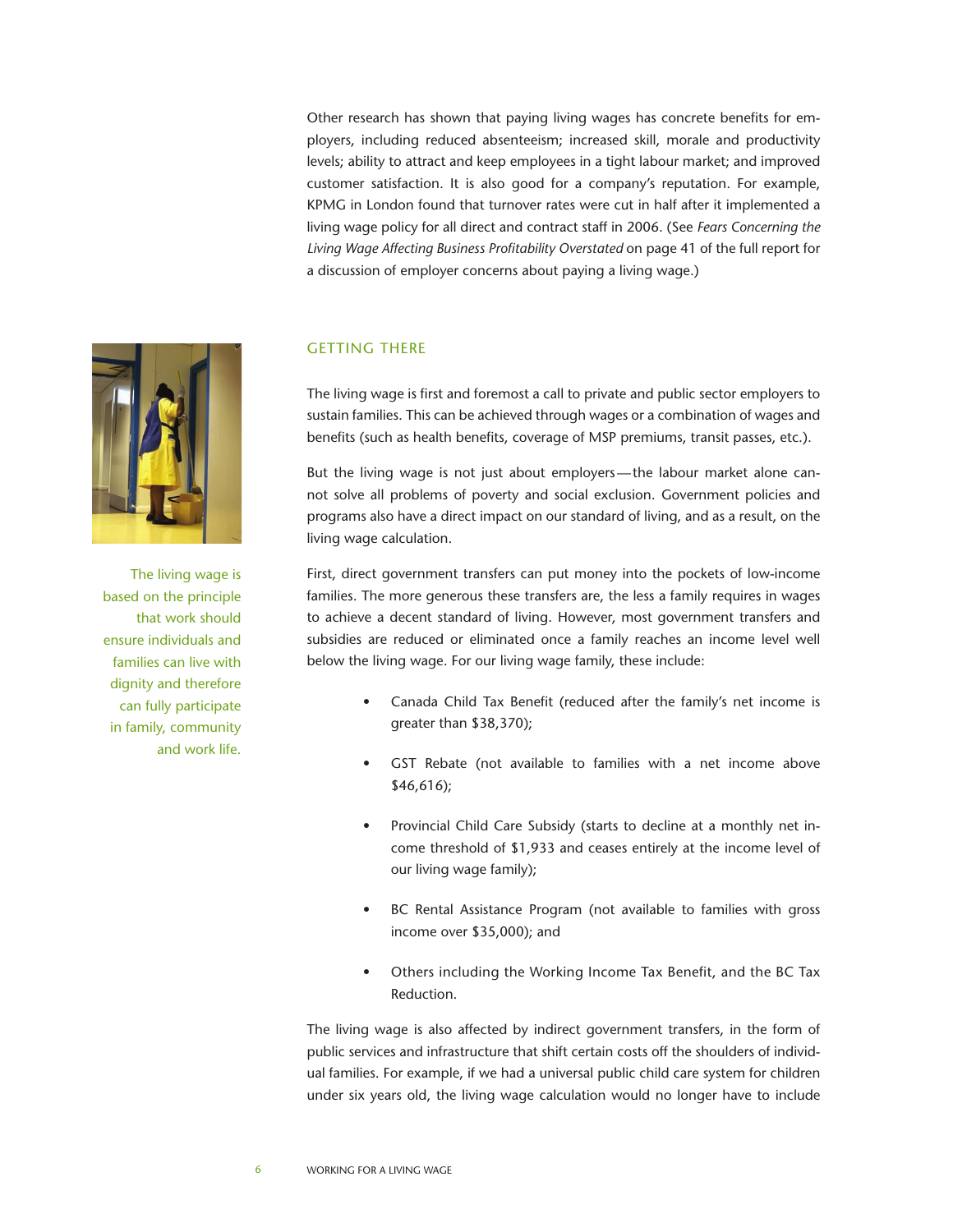over \$600 per month in child care costs. Increasing the stock of affordable housing, or making public transit more affordable, would likewise decrease the amount employers need to pay in order to provide a living wage.

A key way employers can reduce the payroll costs of the living wage is to advocate for policy changes to increase government benefits to low-income earners and enhance public services that improve our quality of life.

### **Living Wage Calculations for Other Communities**

An accompanying guide and spreadsheet is available for those seeking to calculate the living wage in other BC and Canadian communities. This technical guide can be downloaded at: www.policyalternatives.ca/ Reports/2008/09/bclivingwage/.

If you do use this guide to calculate the living wage for your community, please let us know, and tell us what the value of the living wage is where you live. Just contact the CCPA's BC office.

This study is part of the Economic Security Project, a research alliance led by the Canadian Centre for Policy Alternatives – BC Office and Simon Fraser University. The ESP is funded primarily by a grant from the Social Science and Humanities Research Council of Canada (SSHRC) through its Community-University Research Alliance program.

Thanks also to the United Way of the Lower Mainland, the Human Early Learning Partnership, and the Hospital Employees' Union for their financial assistance of this project.



The opinions in this report, and any errors, are those of the authors, and do not necessarily reflect the views of the publishers or their funders, sponsors or supporters.

This publication is available under limited copyright protection. You may download, distribute, photocopy, cite or excerpt this document provided it is credited and not used for commercial purposes. Permission is required for all other uses.

Copyedit, design and photography: Nadene Rehnby and Pete Tuepah, www.handsonpublications.com

WORK OR  $F_{am1} \vee$ WHY DO WE HAVE TO **CHOOSE** 

The living wage is first and foremost a call to private and public sector employers to sustain families—to pay wages to both direct and contract employees sufficient to provide the basics. But government policies and programs also have a direct impact on our standard of living, and as a result, on the living wage calculation.